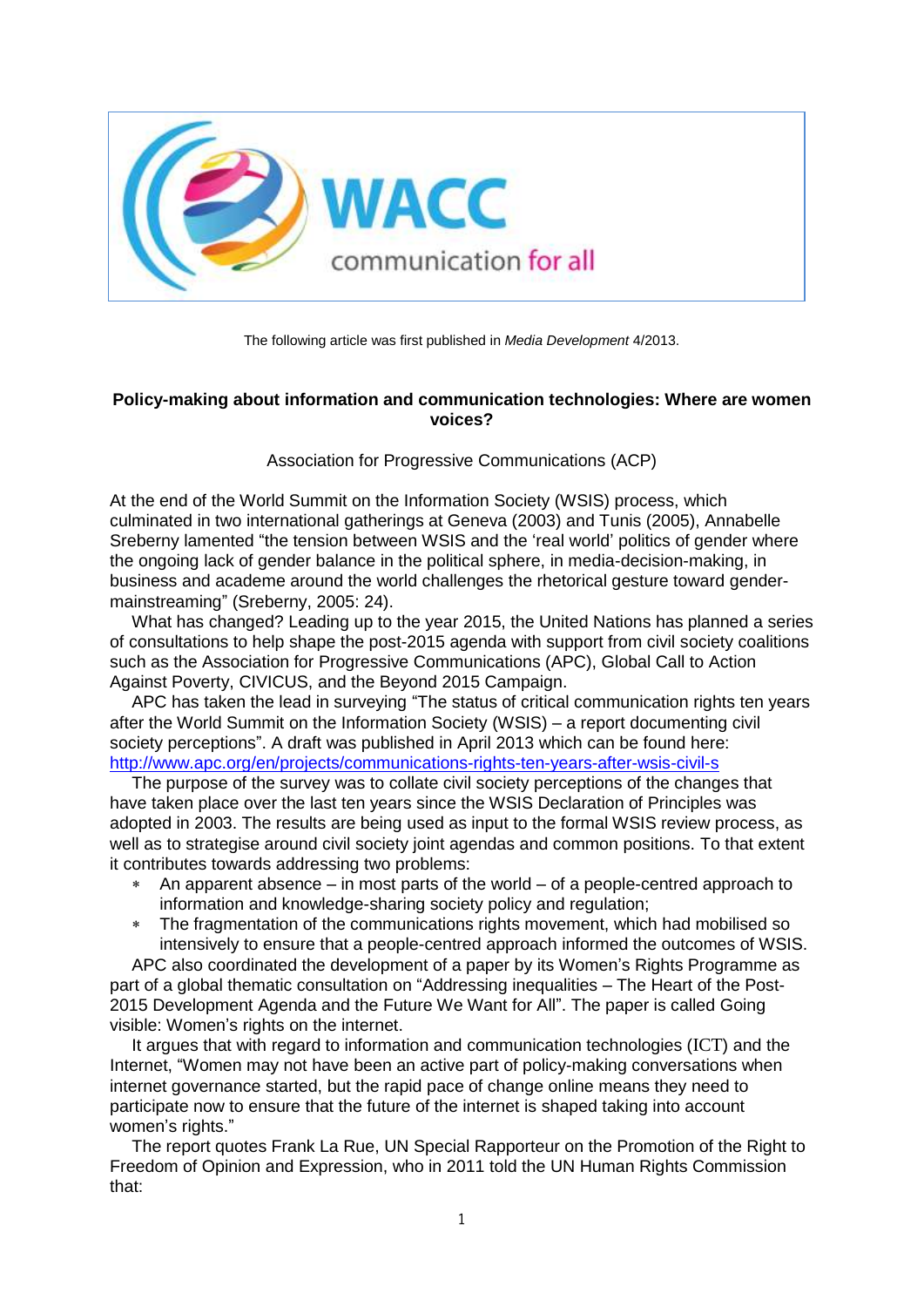"The right to freedom of opinion and expression is as much a fundamental right on its own accord as it is an "enabler" of other rights, including economic, social and cultural rights, such as the right to education and the right to take part in cultural life and to enjoy the benefits of scientific progress and its applications, as well as civil and political rights, such as the rights to freedom of association and assembly. Thus, by acting as a catalyst for individuals to exercise their right to freedom of opinion and expression, the Internet also facilitates the realization of a range of other human rights" (La Rue, 2011, para 22).

The report argues that it is important to include a women's rights perspective to move the development of Internet and ICT policies forward. It emphasised the need to strengthen the implementation of recommendations made during the WSIS process that reaffirmed the need to include women in discussions and decision-making about how such policies are implemented. Those recommendations "not only lay the foundation for the development of global communications, but also the management of policies that impact on people's rights."

For women, the Internet is seen as a vital public sphere that help overcome barriers to media or political representation. Inequalities that women face in terms of economic power, education and access to resources also affect participation in shaping the Internet, its debates and policy. "For those who have little access to other kinds of 'publics' due to the multiple forms of discrimination faced – including based on gender, age, economic status and sexual identity – it can be a particularly important space for the negotiation and fulfilment of their rights."

Going *visible: Women's rights on the internet* concludes with the following recommendations:

### **To governments and international organisations:**

- Promote respect for human rights online and offline. Freedom of expression and opinion must be protected online, the same way they are protected offline. There is need to understand the nature of communications in the online and the offline worlds in order to correctly identify where these freedoms are exercised and what threats may be posed to these freedoms.
- Promote ICT use and a strategy of information, education and communication in online spaces to combat violence against women and girls and to enhance women's and girls' rights.
- Promote women's and girls' communication rights in ICT use and online spaces, encouraging their participation, content creation and freedom of expression.
- Engage in the political discussion about the promotion of internet development and internet governance with a vision of gender inclusion, gender justice and respect for human rights.
- Promote and encourage women's participation in decision-making processes in ICT policies to secure that women's and girls' needs are properly considered, included and safeguarded.
- Protection and promotion of women's human rights cannot be left to private corporations, ISPs or individuals. States and international bodies have a moral and legal responsibility to uphold and safeguard the rights of women, both online and offline. Transparent, accountable decision--‐ making on decisions to block or restrict content, and a right to redress, for example, are vital in upholding women's human rights.

#### **To the private sector:**

 Internet and telecommunications businesses such as social networking platforms, web hosting companies and mobile phone operators should develop corporate user